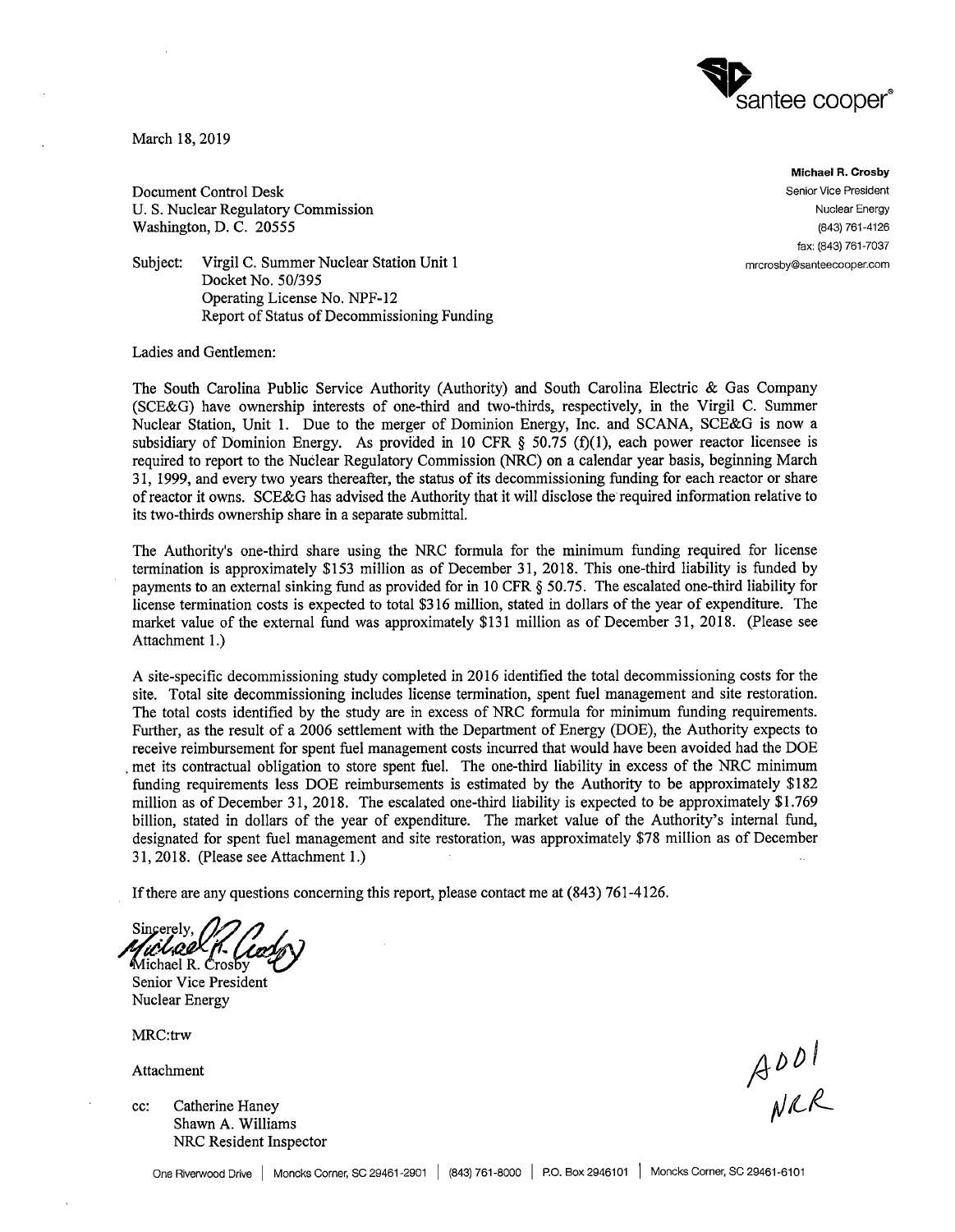## Attachment **1**

| $1(a)$ . | The minimum decommissioning fund estimate, |  |  |
|----------|--------------------------------------------|--|--|
|          | pursuant to 10 CFR $\S$ 50.75 (b) and (c). |  |  |

\$153,024.947

## **Base Amount for PWR between 1,200 MWt and 3,400 MWt**

| Estimated Cost (Year X) $=$ |     | $(1986 \text{ $$\mathcal{S}$}$ Base Cost) $(AL_x + BE_x + CB_x)$                    |
|-----------------------------|-----|-------------------------------------------------------------------------------------|
|                             | $=$ | $(100,520,000)$ { $(.65 \times 2.624) + (.13 \times 2.365) + (.22 \times 11.607)$ } |
|                             | $=$ | \$459,074,840                                                                       |

10 CFB  $\frac{10}{2}$   $\frac{10}{2}$   $\frac{10}{2}$ 

Authority's one-third share of 2016 Estimated Cost =  $$153,024,947$ 

.<br>م

Where:

A

1986

 $\epsilon$ 

|              | A       | ≕   | .63                                           | 10 CFR 9 30.73 (C)(Z)                         |
|--------------|---------|-----|-----------------------------------------------|-----------------------------------------------|
|              | в       | $=$ | .13                                           | 10 CFR § 50.75 (c)(2)                         |
|              | C       | $=$ | .22                                           | 10 CFR § 50.75 (c)(2)                         |
|              | $L_{x}$ | ᆖ   | 2.624                                         | (Computed Below)                              |
|              | $E_x$   | $=$ | 2.365                                         | (Computed Below)                              |
|              | $P_{x}$ | $=$ | 2.103                                         | (Computed Below)                              |
|              | $F_x$   | $=$ | 2.727                                         | (Computed Below)                              |
|              | $B_{x}$ | $=$ | 11.607                                        | (NUREG 1307 Rev. 17)                          |
| \$ Base Cost |         | $=$ | $($75,000,000+.0088\text{Pmillion})$          |                                               |
|              |         | $=$ | $($75,000,000 + 25,520,000)$                  |                                               |
|              |         | $=$ | \$100,520,000                                 |                                               |
|              | ÷<br>P  | $=$ | 2,900 MWt                                     |                                               |
|              | $L_{x}$ | =   |                                               | Base $L_x$ (Dec 2005) x ECI(Qtr 4 2018) / 100 |
|              |         | $=$ | 1.98 x 132.5 / 100                            |                                               |
|              |         | $=$ | 2.624                                         |                                               |
|              | $P_{x}$ | =   |                                               | December 2018 Value / January 1986 Value      |
|              |         | $=$ | 240.2 / 114.2                                 |                                               |
|              |         | $=$ | 2.103                                         |                                               |
|              | $F_x$   | $=$ |                                               | December 2018 Value / January 1986 Value      |
|              |         | $=$ | 223.6 / 82.0                                  |                                               |
|              |         | =   | 2.727                                         |                                               |
|              | $E_x$   | =   | $\{(.58P_x) + (.42F_x)\}$                     |                                               |
|              |         | $=$ | $\{(.58 \times 2.103) + (.42 \times 2.727)\}$ |                                               |
|              |         | $=$ | $(1.220 + 1.145)$                             |                                               |
|              |         | =   | 2.365                                         |                                               |
|              |         |     |                                               |                                               |

Fourth Quarter 2018 / December 2018 values in the following Bureau of Labor Statistics indices were used to compute NRC minimum requirements:

Employment Cost Index -Total compensation, private industry, South region Series ID: CIU2010000000220I

Producer Price Index - Commodities (Industrial electric power) Series ID: wpu0543

Producer Price Index - Commodities (Light fuel oils) Series ID: wpu0573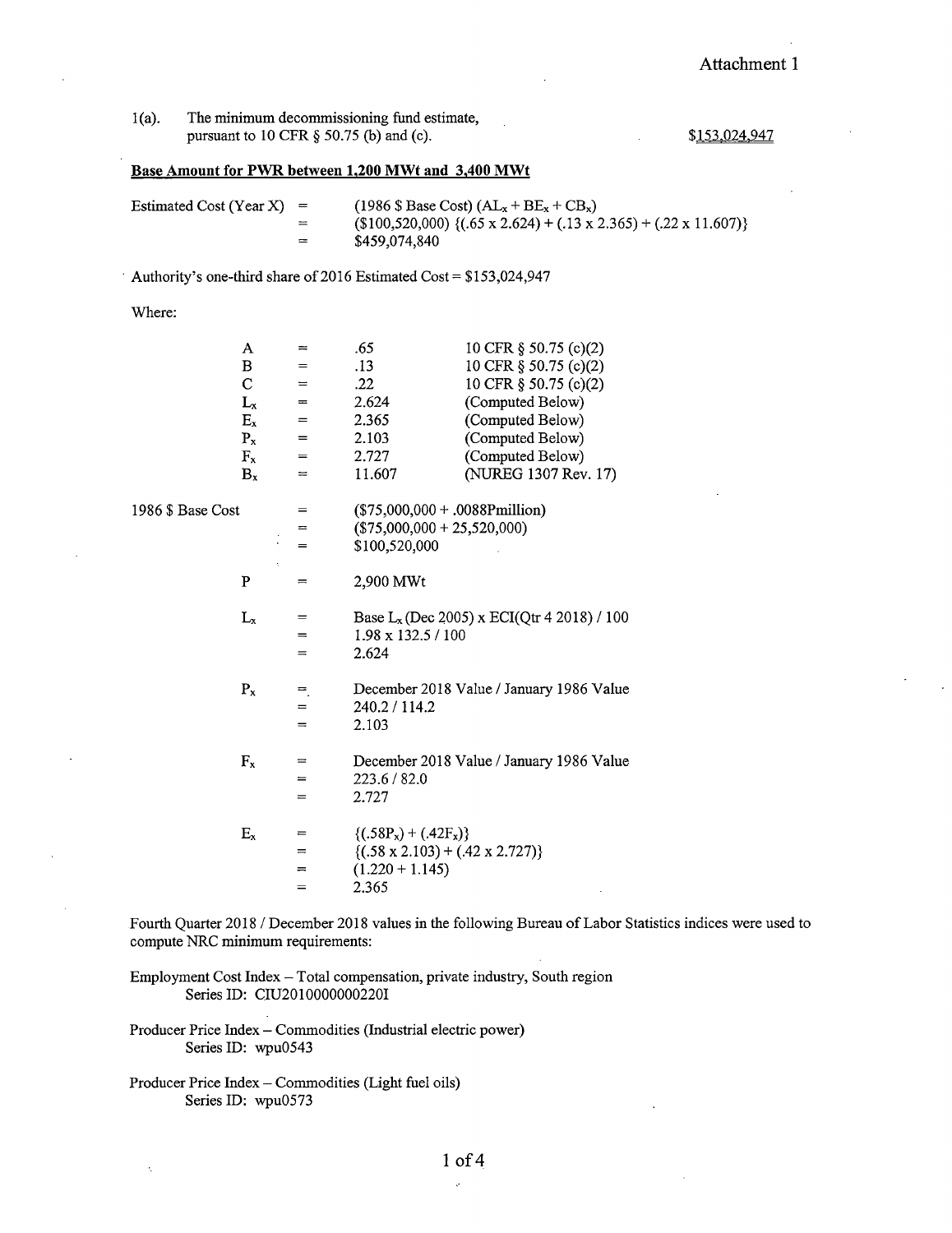l(b). Escalation of the Authority's one-third share of the minimum funding requirement through the end of decommissioning.

Cost categories Labor, Equipment & Materials, Burial, and Other were estimated in a site-specific decommissioning study. These costs were escalated through the end of the decommissioning period based on various indices and estimates. Ultimate decommissioning costs to be funded from the external trust are estimated at \$315,828,342 in escalated dollars.

## 2. Market value of the external trust fund at December 31, 2018 for items included in 10 CFR § 50.75. \$130,713,506

3. Schedule of annual amounts remaining to be collected for items in 10 CFR § 50.75.

| 2018 Dollars |                  |                     |                 |            |                |                   |
|--------------|------------------|---------------------|-----------------|------------|----------------|-------------------|
|              | <b>Beginning</b> | Decommissioning     | Annual          |            | <b>Ending</b>  | <b>Real Rates</b> |
| Year         | <b>Balance</b>   | <b>Expenditures</b> | <b>Deposits</b> | Earnings   | <b>Balance</b> | of Return         |
| 2019         | 130,713,506      |                     | 0               | 1,151,433  | 131,864,939    | 0.0088            |
| 2020         | 131,864,939      |                     | 115,260         | 1,146,632  | 133,126,831    | 0.0087            |
| 2021         | 133,126,831      |                     | 115,260         | 1,163,657  | 134,405,748    | 0.0087            |
| 2022         | 134,405,748      |                     | 115,260         | 1,086,344  | 135,607,351    | 0.0081            |
| 2023         | 135,607,351      |                     | 115,260         | 1,083,797  | 136,806,408    | 0.0080            |
| 2024         | 136,806,408      |                     | 115,260         | 1,016,705  | 137,938,373    | 0.0074            |
| 2025         | 137,938,373      |                     | 115,260         | 994,358    | 139,047,991    | 0.0072            |
| 2026         | 139,047,991      |                     | 115,260         | 1,006,760  | 140,170,011    | 0.0072            |
| 2027         | 140,170,011      |                     | 115,260         | 985,280    | 141,270,551    | 0.0070            |
| 2028         | 141,270,551      |                     | 115,260         | 894,903    | 142,280,714    | 0.0063            |
| 2029         | 142,280,714      |                     | 115,260         | 901,302    | 143,297,275    | 0.0063            |
| 2030         | 143,297,275      |                     | 115,260         | 907,741    | 144,320,276    | 0.0063            |
| 2031         | 144,320,276      |                     | 115,260         | 899,790    | 145,335,326    | 0.0062            |
| 2032         | 145,335,326      |                     | 115,260         | 906,118    | 146,356,704    | 0.0062            |
| 2033         | 146,356,704      |                     | 115,260         | 912,486    | 147,384,450    | 0.0062            |
| 2034         | 147,384,450      |                     | 115,260         | 918,894    | 148,418,604    | 0.0062            |
| 2035         | 148,418,604      |                     | 115,260         | 910,499    | 149,444,363    | 0.0061            |
| 2036         | 149,444,363      |                     | 115,260         | 916,792    | 150,476,415    | 0.0061            |
| 2037         | 150,476,415      |                     | 115,260         | 923,123    | 151,514,799    | 0.0061            |
| 2038         | 151,514,799      |                     | 115,260         | 914,342    | 152,544,401    | 0.0060            |
| 2039         | 152,544,401      |                     | 115,260         | 920,555    | 153,580,216    | 0.0060            |
| 2040         | 153,580,216      |                     | 115,260         | 926,806    | 154,622,282    | 0.0060            |
| 2041         | 154,622,282      |                     | 115,260         | 917,633    | 155,655,175    | 0.0059            |
| 2042         | 155,655,175      | 9,108,627           |                 | 869,706    | 147,416,254    | 0.0059            |
| 2043         | 147,416,254      | 21,860,707          |                 | 745,131    | 126,300,677    | 0.0059            |
| 2044         | 126,300,677      | 21,860,707          |                 | 619,817    | 105,059,787    | 0.0059            |
| 2045         | 105,059,787      | 21,860,707          |                 | 485,439    | 83,684,520     | 0.0058            |
| 2046         | 83,684,520       | 21,860,707          |                 | 360,722    | 62,184,534     | 0.0058            |
| 2047         | 62,184,534       | 21,860,707          |                 | 235,276    | 40,559,104     | 0.0058            |
| 2048         | 40,559,104       | 21,860,707          |                 | 107,229    | 18,805,626     | 0.0057            |
| 2049         | 18,805,626       | 12,752,078          |                 | 34,715     | 6,088,263      | 0.0057            |
| Total        | 130,713,506      | 153,024,947         | 2,535,720       | 25,863,984 | 6,088,263      |                   |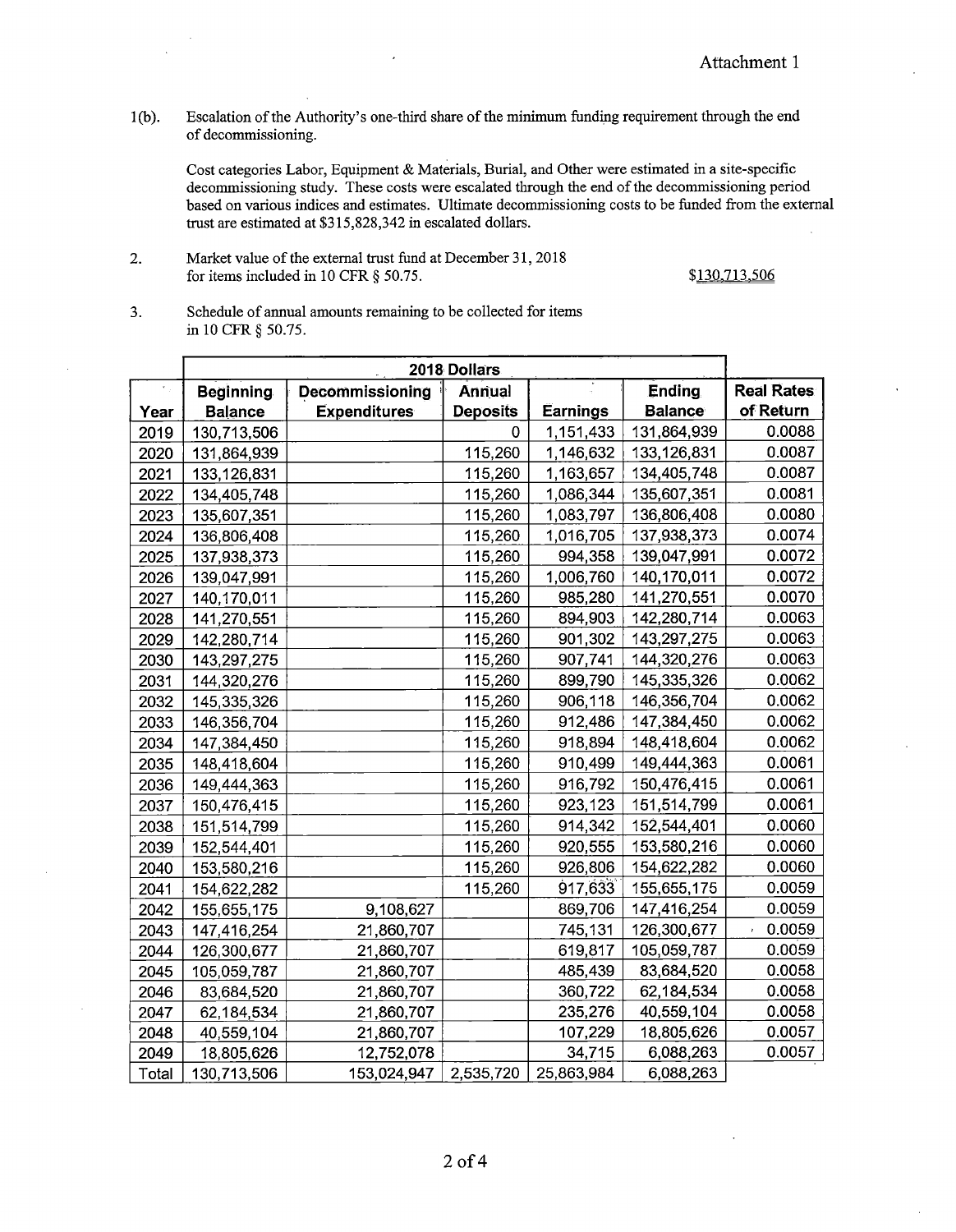4. The assumptions used regarding escalation in decommissioning cost, rates of earnings on decommissioning funds, and rates of other factors used in funding projections follow:

- The previous schedule of annual amounts remaining to be collected is based on a DECON method of decommissioning. In contrast, the Authority currently intends to utilize a SAFSTOR method of decommissioning.
- Costs are escalated by four categories identified in the 2016 site-specific study using the following rates: labor (2.7%), equipment and materials (1.2%), waste burial (3.8%) and other (2.8%). These rates were proposed in an internal memorandum and approved on March 27, 2017 by the Senior Vice President of Nuclear Energy and represent the Authority's best estimate of future cost increases. The schedule below shows weighted average escalation rates reflecting the above cost categories weighted by individual category costs over the sum of the four categories.
- LLW will be disposed of using a combination of compact-affiliated and non-compact disposal facilities.
- The trust fund accrues earnings in accordance with estimated effective yield (approximately 3.3% as shown below). The Authority's Board of Directors approves all customer rates. As the rate-regulatory authority, the Board adopted on March 22, 1999 a resolution containing the following language: "Upon recommendation of management, the Board of Directors authorizes the use of the effective yield of the trust portfolio for purposes of determining future decommissioning funding needs."

|      | Α                    | в                       | $A - B$                     |
|------|----------------------|-------------------------|-----------------------------|
|      | Projected            | <b>Weighted Average</b> |                             |
| Year | <b>Earning Rates</b> | <b>Escalation Rates</b> | <b>Real Rates of Return</b> |
| 2019 | 0.0350               | 0.0262                  | 0.0088                      |
| 2020 | 0.0349               | 0.0262                  | 0.0087                      |
| 2021 | 0.0349               | 0.0262                  | 0.0087                      |
| 2022 | 0.0344               | 0.0263                  | 0.0081                      |
| 2023 | 0.0343               | 0.0263                  | 0.0080                      |
| 2024 | 0.0337               | 0.0263                  | 0.0074                      |
| 2025 | 0.0336               | 0.0264                  | 0.0072                      |
| 2026 | 0.0336               | 0.0264                  | 0.0072                      |
| 2027 | 0.0334               | 0.0264                  | 0.0070                      |
| 2028 | 0.0328               | 0.0265                  | 0.0063                      |
| 2029 | 0.0328               | 0.0265                  | 0.0063                      |
| 2030 | 0.0328               | 0.0265                  | 0.0063                      |
| 2031 | 0.0328               | 0.0266                  | 0.0062                      |
| 2032 | 0.0328               | 0.0266                  | 0.0062                      |
| 2033 | 0.0328               | 0.0266                  | 0.0062                      |
| 2034 | 0.0328               | 0.0266                  | 0.0062                      |
| 2035 | 0.0328               | 0.0267                  | 0.0061                      |
| 2036 | 0.0328               | 0.0267                  | 0.0061                      |
| 2037 | 0.0328               | 0.0267                  | 0.0061                      |
| 2038 | 0.0328               | 0.0268                  | 0.0060                      |
| 2039 | 0.0328               | 0.0268                  | 0.0060                      |
| 2040 | 0.0328               | 0.0268                  | 0.0060                      |
| 2041 | 0.0328               | 0.0269                  | 0.0059                      |